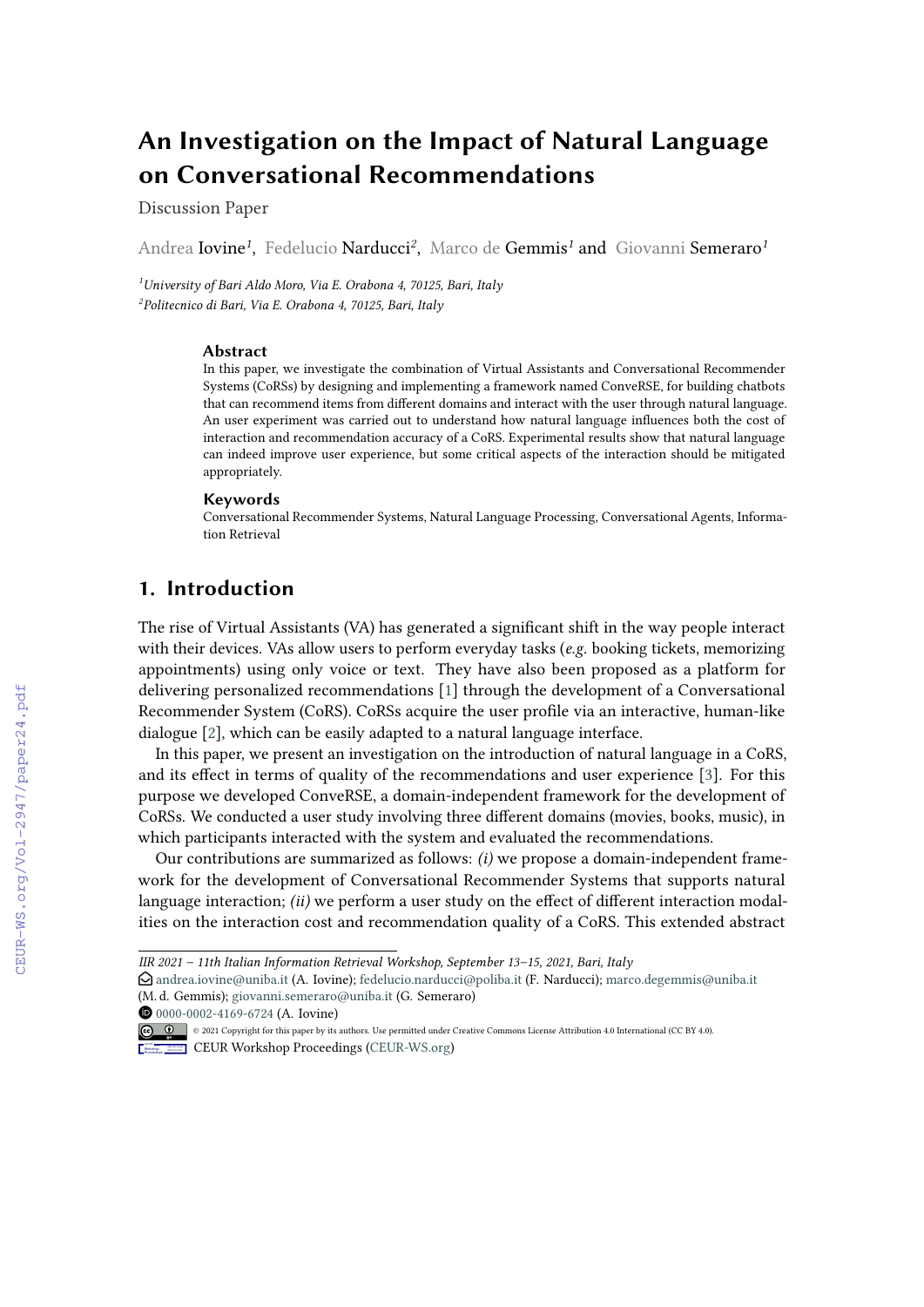presents a work that was previously published in *Decision Support Systems* [\[4\]](#page-4-0).

### **2. Related Work**

A *Conversational Recommender System* (CoRS) is defined as a system that provides recommendations to users via a multi-turn dialogue [\[5\]](#page-4-1). CoRSs are characterized by the fact that they acquire the user profile in an iterative fashion. The system can interact with users by asking them to rate some items, and in turn they can influence the outcome of the recommendation by providing feedback on the suggested items. Traditional recommender systems, on the other hand, require that all user information is provided before generating a recommendation [\[6\]](#page-4-2).

The idea of combining together Virtual Assistants and recommender systems has been introduced in [\[7\]](#page-4-3), which highlights the technological gap between the two systems. The authors sustain that a VA can improve the recommendation process because it can learn the users' evolving, diverse and multi-aspect preferences. We investigate this claim by proposing the integration of a chat-based interface into a CoRS.

CoRSs have been developed using many different input and output modalities, such as forms [\[8,](#page-4-4) [9,](#page-4-5) [6,](#page-4-2) [10\]](#page-4-6) and voice/text [\[11,](#page-4-7) [12,](#page-4-8) [13,](#page-4-9) [14\]](#page-4-10). CoRSs also differ based on the preference elicitation strategy, such as *constraint-based* [\[8,](#page-4-4) [11\]](#page-4-7), *critiquing-based* [\[6,](#page-4-2) [15,](#page-4-11) [16\]](#page-5-0), or strategies that rely on acquiring *pairwise* preferences [\[17\]](#page-5-1). In this paper, we propose a system that features a *userdriven* preference elicitation strategy, which can build the profile via natural language messages that are directly provided by users. We also compare its effectiveness against a system-driven, *question-answer* elicitation strategy.

#### <span id="page-1-0"></span>**3. Workflow and System Architecture**

Interaction with ConveRSE is divided into three main steps, which are also found in [\[5\]](#page-4-1): *(i)* preference elicitation; *(ii)* generation of recommendations, *(iii)* acquisition of user feedback. These steps are repeated until a satisfactory recommendation is generated. Preference elicitation is the most important step in any CoRS [\[5\]](#page-4-1), and this is no exception in ConveRSE. In particular, this step is largely driven by users, who interact with the CoRS by talking about the items and the properties that they like or dislike (*e.g. "I like The Matrix", "I love Sylvester Stallone, but I hate Rocky")*, as shown in Figure [2.](#page-2-0) This increases flexibility and allows the recommender system to focus on the features that matter to users, compared to a system-driven interface that proactively proposes the items to evaluate. After a recommendation has been generated, users can provide additional *feedback* on it (*e.g. "I don't like this movie", "I like it but I don't like the genre")*. This feedback is integrated into the user profile, and exploited to improve further recommendations.

The architecture of ConveRSE is shown in Figure [1.](#page-2-1) In particular, ConveRSE implements the following components:

**Natural Language Understanding (NLU):** It is in charge of understanding the user's utterance. It performs three tasks: *(i) intent recognition*, which classifies the action or request expressed in the message (*e.g.* providing a preference, requesting a recommendation), *(ii) entity recognition*, which extracts items (*e.g.* movies, actors, directors) that are mentioned in the message, and *(iii) sentiment analysis*, which then assigns a sentiment score to each item. Intent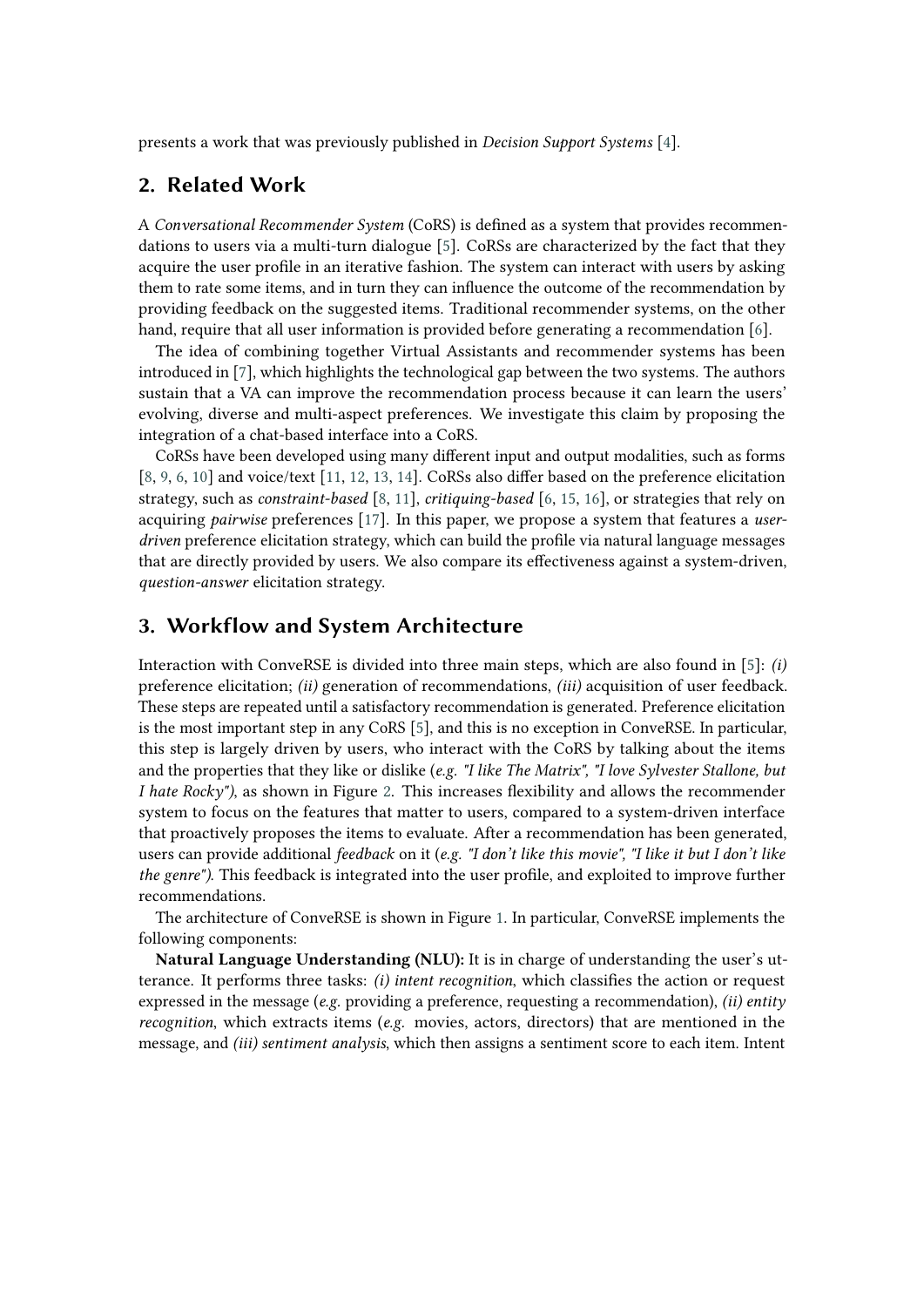

<span id="page-2-0"></span>

<span id="page-2-1"></span>**Figure 1:** ConveRSE architecture **Figure 2:** Interaction with ConveRSE

recognition is implemented using Google Dialogflow<sup>[1](#page-2-2)</sup>, Sentiment Analysis is performed using the Stanford CoreNLP<sup>[2](#page-2-3)</sup> Sentiment Tagger, while Entity Recognition is developed in-house.

**Dialogue Manager (DM):** It supervises the interaction process, by coordinating the activity of all other components. It performs three tasks: *Dialogue State Tracking*, which keeps track of all information exchanged with the user, and updates it accordingly, *Dialogue Policy*, which selects the best action to perform based on the current intent and the dialogue state (*e.g.* generate a recommendation, ask for clarification), and *Response Generation*, that generates a textual feedback by filling a template with contextual information. This component is developed in-house.

**Recommender System:** It handles all functions related to profile building and generation of suggestions. In particular, ConveRSE uses a graph-based recommendation algorithm based on the *PageRank with Priors* [\[18\]](#page-5-2). It exploits a knowledge graph extracted from Wikidata [\[19\]](#page-5-3), in which both items and their properties are represented as nodes in the graph. This component is also responsible for generating *explanations*, exploiting the connections between the recommended item and the items in the user profile.

## **4. Experimental Evaluation**

We created three instances of ConveRSE that are able to generate recommendations for different domains: movies, books and music, with respectively 15, 954, 7, 592 and 12, 926 recommendable items. Aside from this, we also implemented three different interaction modes for the CoRS: *(i) Natural Language (NL)*, in which users express their preferences in the form of short text messages, and all the steps described in Section [3](#page-1-0) are performed via text; *(ii) Buttons*, which uses a traditional *system-driven* approach for profile elicitation, in which the CoRS proposes a set of popular items, and users express a rating by pressing buttons; *(iii) Mixed*, which is an extension of the NL interface, in which users can answer certain system questions using buttons (*e.g.*

<span id="page-2-3"></span><span id="page-2-2"></span><sup>1</sup> <https://dialogflow.cloud.google.com/> 2 <https://stanfordnlp.github.io/CoreNLP/>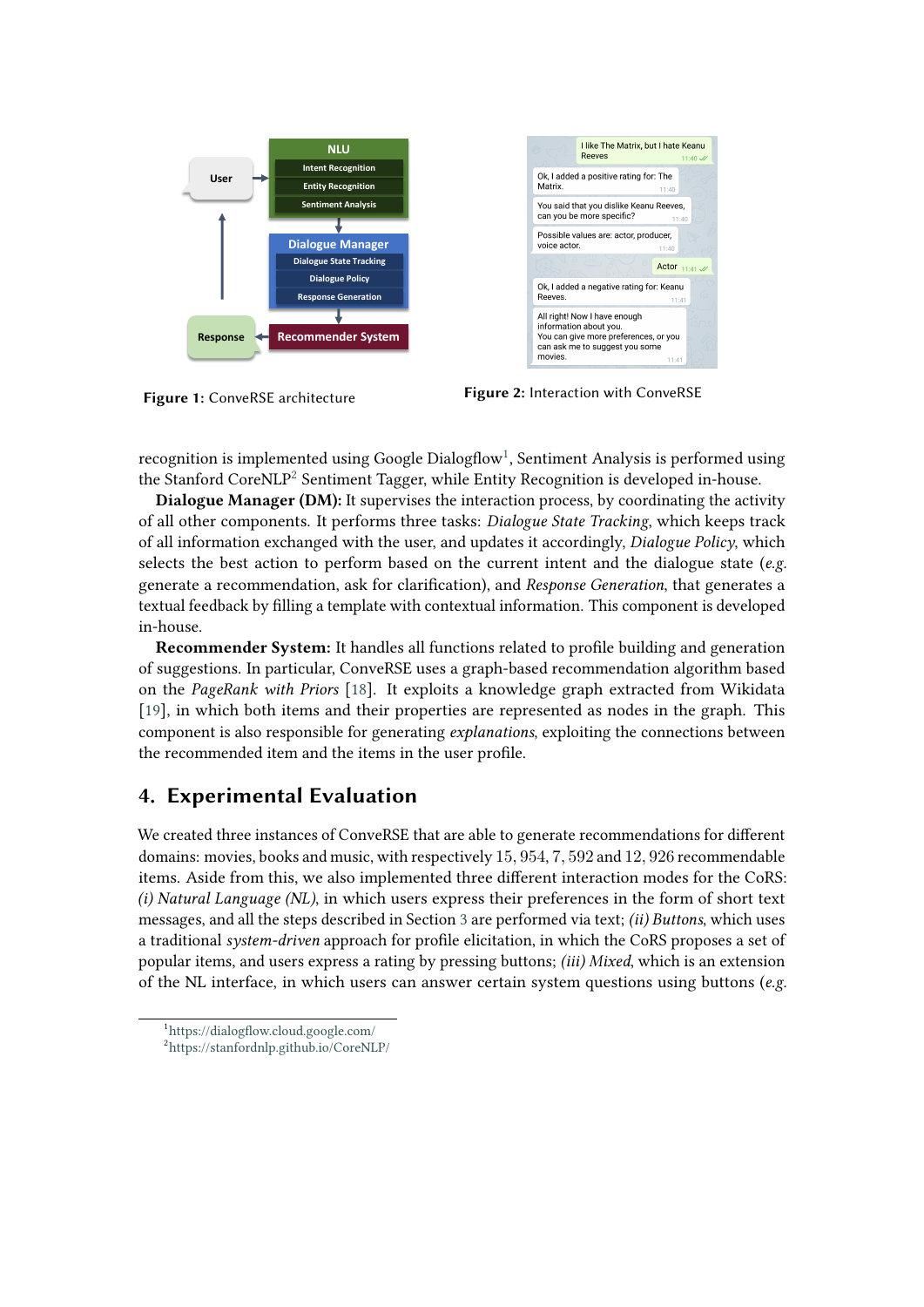|                               | <b>Movies</b> |                |       | <b>Books</b> |                |        | Music     |                |        |
|-------------------------------|---------------|----------------|-------|--------------|----------------|--------|-----------|----------------|--------|
|                               | <b>NL</b>     | <b>Buttons</b> | Mixed | <b>NL</b>    | <b>Buttons</b> | Mixed  | <b>NL</b> | <b>Buttons</b> | Mixed  |
| Number of Questions (NQ)      | 2.86          | 24.49          | 2.8   | 2.09         | 15.25          | 1.29   | 4.52      | 18.39          | 2.63   |
| Interaction Time (sec) (IT)   | 681.69        | 659.78         | 444.7 | 437.44       | 272.35         | 237.69 | 545.87    | 688.41         | 318.52 |
| Time per Question (sec) (TQ)  | 28.35         | 14.06          | 16.24 | 17.13        | 10.2           | 10.2   | 19.04     | 24.28          | 12.36  |
| <b>Query Density (QD)</b>     | 0.84          | 0.74           | 0.75  | 0.65         | 0.75           | 0.78   | 0.57      | 0.77           | 0.72   |
| Accuracy                      | 0.45          | 0.56           | 0.63  | 0.57         | 0.46           | 0.69   | 0.55      | 0.54           | 0.65   |
| <b>Mean Average Precision</b> | 0.36          | 0.43           | 0.55  | 0.52         | 0.4            | 0.69   | 0.46      | 0.44           | 0.58   |

**Table 1**

<span id="page-3-0"></span>Results of the user experiment (best results for each metric are in bold)

when multiple entities in the knowledge base match an item mentioned in the user utterance). Therefore, there are nine configurations in total.

We performed three within-subjects experiments (one for each domain), which involved 50 people for the movie domain, 55 for the book domain, and 54 for the music domain. The results of the experiment will answer the following Research Questions: *RQ1: Can natural language improve a Conversational Recommender System in terms of cost of interaction?*; *RQ2: Can natural language improve a Conversational Recommender System in terms of quality of the recommendations?*

During the experiment, participants were briefly instructed on how to use the system. Then, they performed all steps described in Section [3.](#page-1-0) After providing at least three preferences, they received a set of five recommended movies, each of which could be accepted, rejected, or more complex feedback could be provided. During the experiment, we collected several metrics related to the interaction cost and recommendation accuracy. For the interaction cost, we recorded the number of questions (NQ) asked by the system, the time needed to answer those questions (TPQ), the total interaction Time (IT), and the Query Density (QD) [\[20\]](#page-5-4), which measures the average number of new concepts (*i.e.* entities) introduced in each utterance. For the recommendation quality we measured the Accuracy and the Mean Average Precision (MAP).

Results are shown in Table [1.](#page-3-0) We can observe that the NL and Mixed configurations ask a lower number of questions compared to the button-based one. Also, the NL configuration requires longer IT and TPQ, while the mixed configuration obtained the lowest values. This suggests that an interaction based entirely on natural language can become inefficient in specific cases, for example, when a disambiguation of the user input is required. Integrating a button-based interface for these cases leads to reduced typing time and less mistakes, which dramatically reduces the interaction cost. We also observe that the mixed interaction mode obtains the best recommendation accuracy results in all domains, which means that it allows users to express their preferences more effectively, thus improving the quality of the suggestions.

#### **5. Conclusion**

In this paper, we presented an experimental study on the effect of introducing natural language interaction into a CoRS. Although a dialogue in natural language has the potential to improve interaction cost and quality of recommendations of a CoRS, a purely NL-based interface poses some issues that need to be addressed. Specifically, when the user has to choose among a set of possible options, the integration of buttons drastically improves user experience.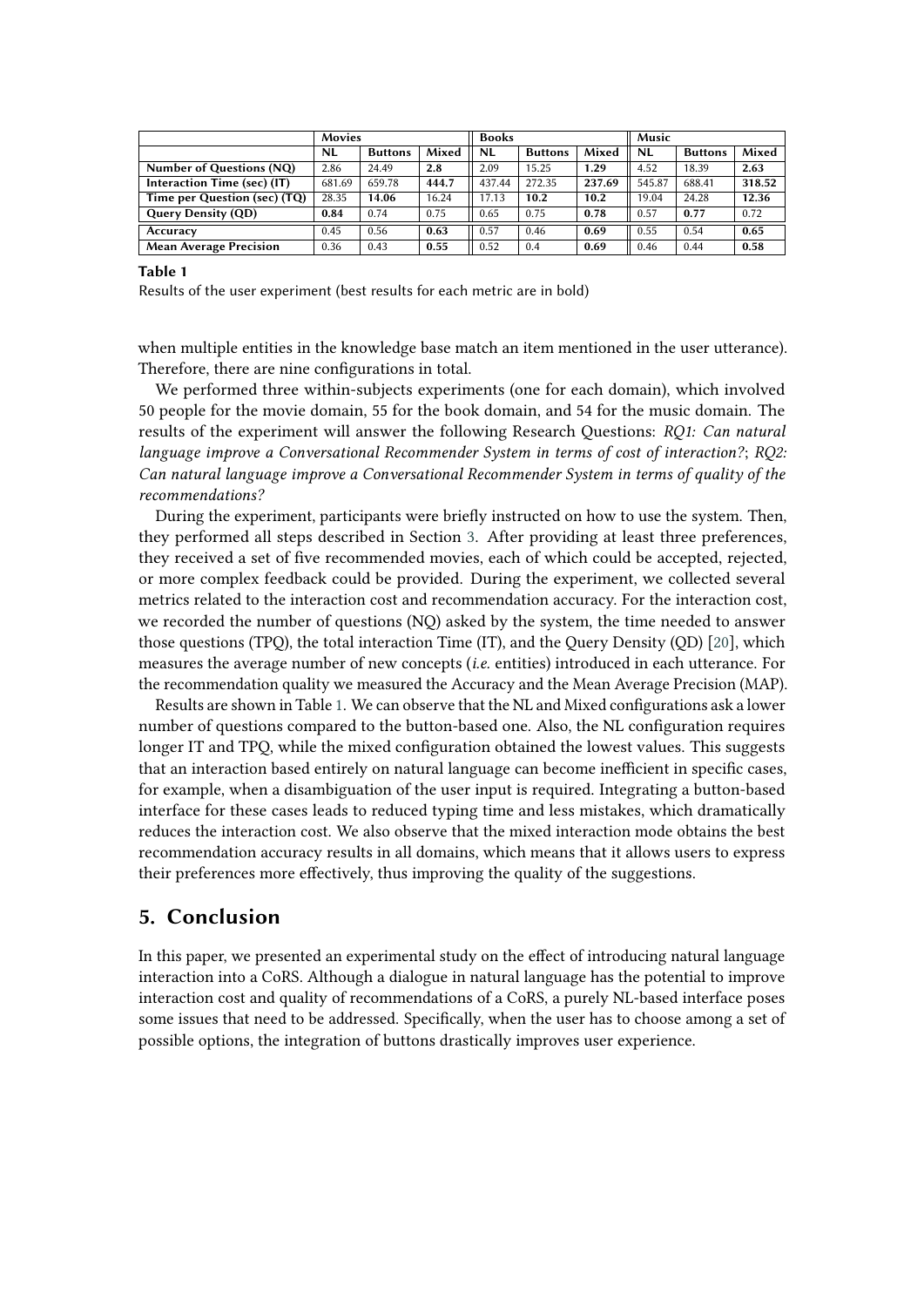### **References**

- [1] D. Rafailidis, The technological gap between virtual assistants and recommendation systems, arXiv preprint arXiv:1901.00431 (2018).
- [2] M. Jugovac, D. Jannach, Interacting with recommenders: Overview and research directions, ACM Trans. Interact. Intell. Syst. 7 (2017) 10:1–10:46.
- [3] S. Moller, K.-P. Engelbrecht, C. Kuhnel, I. Wechsung, B. Weiss, A taxonomy of quality of service and quality of experience of multimodal human-machine interaction, in: Quality of Multimedia Experience, 2009. QoMEx 2009. International Workshop on, IEEE, 2009, pp.  $7 - 12.$
- <span id="page-4-0"></span>[4] A. Iovine, F. Narducci, G. Semeraro, Conversational recommender systems and natural language: A study through the converse framework, Decision Support Systems (2020) 113250. doi:[10.1016/j.dss.2020.113250](http://dx.doi.org/10.1016/j.dss.2020.113250).
- <span id="page-4-1"></span>[5] D. Jannach, A. Manzoor, W. Cai, L. Chen, A Survey on Conversational Recommender Systems, arXiv preprint arXiv:2004.00646 (2020).
- <span id="page-4-2"></span>[6] T. Mahmood, F. Ricci, Improving recommender systems with adaptive conversational strategies, in: Proceedings of the 20th ACM conference on Hypertext and hypermedia, ACM, 2009, pp. 73–82.
- <span id="page-4-3"></span>[7] D. Rafailidis, Y. Manolopoulos, Can Virtual Assistants Produce Recommendations?, in: Proceedings of the 9th International Conference on Web Intelligence, Mining and Semantics, 2019, pp. 1–6.
- <span id="page-4-4"></span>[8] M. Goker, C. Thompson, The adaptive place advisor: A conversational recommendation system, in: Proceedings of the 8th German Workshop on Case Based Reasoning, Citeseer, 2000, pp. 187–198.
- <span id="page-4-5"></span>[9] J. Zhang, P. Pu, A Comparative Study of Compound Critique Generation in Conversational Recommender Systems, in: V. P. Wade, H. Ashman, B. Smyth (Eds.), Adaptive Hypermedia and Adaptive Web-Based Systems, Lecture Notes in Computer Science, Springer, Berlin, Heidelberg, 2006, pp. 234–243. doi:[10.1007/11768012\\_25](http://dx.doi.org/10.1007/11768012_25).
- <span id="page-4-6"></span>[10] L. W. Dietz, S. Myftija, W. Wörndl, Designing a conversational travel recommender system based on data-driven destination characterization, in: ACM RecSys workshop on recommenders in tourism, 2019, pp. 17–21.
- <span id="page-4-7"></span>[11] C. A. Thompson, M. H. Goker, P. Langley, A Personalized System for Conversational Recommendations, Journal of Artificial Intelligence Research 21 (2004) 393–428. URL: [https://jair.org/index.php/jair/article/view/10374.](https://jair.org/index.php/jair/article/view/10374) doi:[10.1613/jair.1318](http://dx.doi.org/10.1613/jair.1318).
- <span id="page-4-8"></span>[12] Y. Sun, Y. Zhang, Conversational Recommender System, arXiv:1806.03277 [cs] (2018). URL: [http://arxiv.org/abs/1806.03277,](http://arxiv.org/abs/1806.03277) arXiv: 1806.03277.
- <span id="page-4-9"></span>[13] H. Mori, Y. Chiba, T. Nose, A. Ito, Dialog-Based Interactive Movie Recommendation: Comparison of Dialog Strategies, volume 82, Springer International Publishing, 2018, pp. 77––83.
- <span id="page-4-10"></span>[14] J. Habib, S. Zhang, K. Balog, IAI MovieBot: A Conversational Movie Recommender System, Proceedings of the 29th ACM International Conference on Information & Knowledge Management (2020) 3405–3408. URL: [http://arxiv.org/abs/2009.03668.](http://arxiv.org/abs/2009.03668) doi:[10.1145/3340531.](http://dx.doi.org/10.1145/3340531.3417433) [3417433](http://dx.doi.org/10.1145/3340531.3417433), arXiv: 2009.03668.
- <span id="page-4-11"></span>[15] L. Chen, P. Pu, Critiquing-based recommenders: survey and emerging trends, User